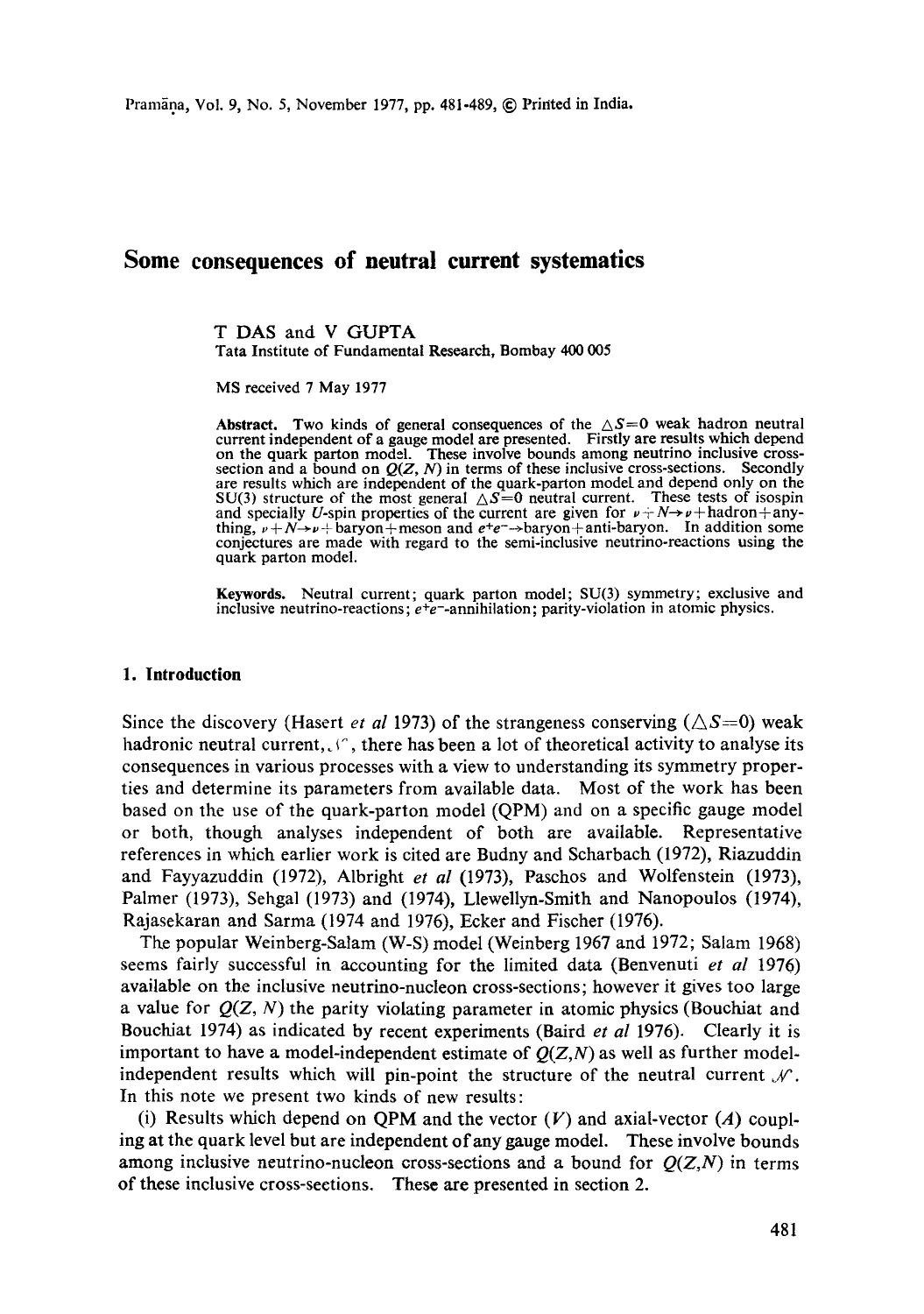### 482 *T Das and V Gupta*

(ii) Results which are independent of QPM as well as gauge models and depend solely on the SU(3) structure of the most general  $\triangle S=0$  hadronic neutral current. $\mathcal{N}$ . These tests of the isospin and particularly the U-spin properties of  $\mathcal N$  are presented in section 3 for (a) the one particle semi-inclusive process  $v + N \rightarrow v^{\perp}$  hadron  $+$  anything; (b) the exclusive process  $v + N \rightarrow v +$  baryon  $+$  meson and (c) the annihilation process  $e^+e^- \rightarrow$ baryon+antibaryon. In addition some speculative conjectures are made for the one particle inclusive process using the quark patton model.

## **2. Results based on QPM**

#### 2.1. *Bounds for inclusive cross-sections*

Assuming the neutral current to be of  $V$  and  $\Lambda$  types, at the quark level, the most general form of the current for the  $u$ ,  $d$  and  $s$  quarks is

$$
\mathcal{N}_{\rho} = \sum_{q=u,d,s} q \gamma_{\rho} (v_q + a_q \gamma_5) q + ..., \qquad (1)
$$

where  $v_q$  and  $a_q$  are the unknown vector and axial coupling strengths for quark q and the dots indicate other quark contributions. Ignoring the sea of  $q-\bar{q}$  pairs the integrated cross-sections for the inclusive  $\nu$  and  $\nu$  scattering off proton and neutron targets are well-known (Sehgal 1973) and are given by  $(E = \text{incident } \nu \text{ or } \bar{\nu} \text{ labora-}$ tory energy)

$$
\sigma_{\nu p, \tilde{\nu} p} = \frac{2}{3} \frac{G^2 M E}{\pi} \left[ U(v_u^2 + a_u^2 \pm v_u a_u) + D(v_d^2 + a_d^2 \pm v_d a_d) \right], \tag{2}
$$

$$
\sigma_{\nu n_1} \tau_n = \frac{2}{3} \frac{G^2 M E}{\pi} \left[ D(v_u^2 + a_u^2 \pm v_u a_u) + U(v_d^2 + a_d^2 \pm v_d a_d) \right], \tag{3}
$$

where  $U = \int_a^1 x u(x) dx$  and  $D = \int x d(x) dx$  are the integrated first moment of **0 0** 

the u and d quark distributions  $u(x)$  and  $d(x)$  in the proton. Estimates from electroproduction data (Barger and Nanopoulos 1976) give  $U \approx 0.31$  and  $D \simeq 0.20$ . Earlier analyses referred to in the introduction try to put limits on the coupling parameters  $v_{\mu}$ , etc. using the experimental information on the two iso-spin averaged cross-sections  $\sigma_{\nu N}$  and  $\sigma_{\bar{\nu}N}$  defined by

$$
\sigma_{\nu N}(\bar{\nu}_N) \equiv \frac{1}{2} (\sigma_{\nu p} (\bar{\nu}_p) + \sigma_{\nu n} (\bar{\nu}_n)) \tag{4}
$$

We use the experimental information  $U > D > 0$  and  $\sigma_{\nu} > \sigma_{\bar{\nu}_N}$  together with the positivity of the cross-sections to obtain inequalities among the four cross-sections in (2) and (3). Each of the four cross-sections satisfies the same bounds namely

$$
\frac{D}{2(U+D)}(\sigma_{\nu_N}+\sigma_{\widetilde{\nu}_N})\leqslant \sigma_{\nu p} \text{ (or } \sigma_{\widetilde{\nu}n}, \text{ etc.)}\leqslant \frac{3U}{2(U+D)}(\sigma_{\nu_N}+\sigma_{\widetilde{\nu}_N}).\qquad (5)
$$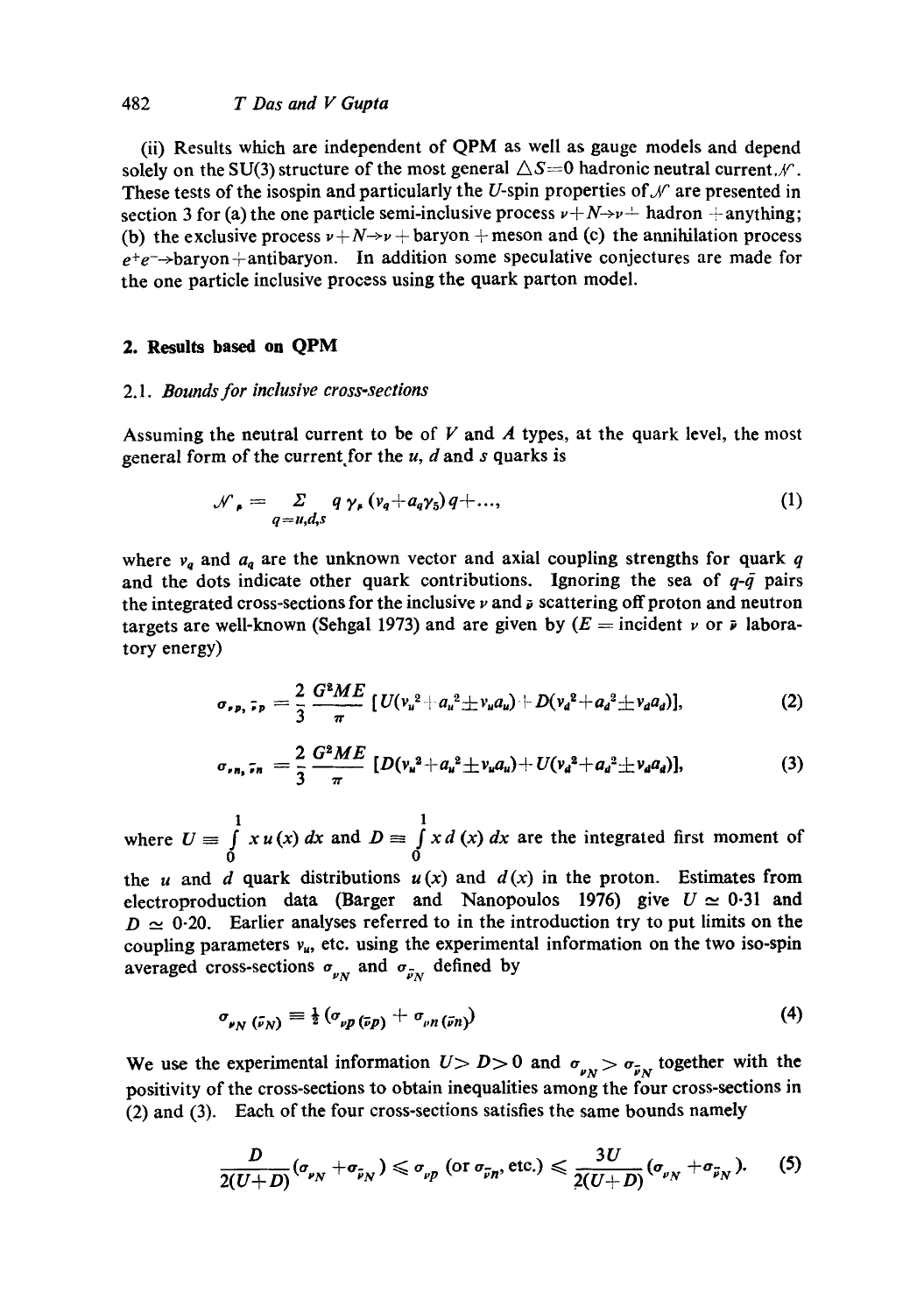Define  $\Delta_{p, n}^{(*)} = \sigma_{\nu p, \nu n} \pm \sigma_{\bar{\nu} p, \bar{\nu} n}$ , the manipulation of (2) and (3) yields

$$
\frac{D}{U} \leqslant \frac{\Delta_{\mathbf{p}}^{(+)}}{\Delta_{\mathbf{n}}^{(+)}} \leqslant \frac{U}{D}.
$$
\n
$$
(6)
$$

The solution of  $v_{\mu}^2$ ,  $a_{\mu}^2$ , etc. in terms of the cross-sections with  $\eta = 8/3$  ( $U^2 - D^2$ )  $G^2ME/\pi$  gives

$$
\eta v_u^2 \text{ or } \eta a_u^2 = (U \triangle_p^{(+)}-D \triangle_n^{(+)}) \pm [(U \triangle_p^{(+)}-D \triangle_n^{(+)})^2] \n-4(U \triangle_p^{(-)}-D \triangle_n^{(-)})^2]^{\frac{1}{2}}
$$
\n(7)  
\n
$$
\eta v_d^2 \text{ or } \eta a_d^2 = (U \triangle_n^{(+)}-D \triangle_p^{(+)}) \pm [(U \triangle_n^{(+)}-D \triangle_p^{(+)})^2] \n-4(U \triangle_n^{(-)}-D \triangle_p^{(-)})^2]^{\frac{1}{2}}.
$$
\n(8)

The reality of  $v_{\mu}$ , etc. yields

$$
b = U \triangle_p^{(+)}-D \triangle_n^{(+)} \geq 2 | (U \triangle_p^{(-)}-D \triangle_n^{(-)} | \equiv 2 | a |,
$$
 (9a)

$$
b' = U \triangle_n^{(+)}-D \triangle_p^{(+)} \geq 2 | (U \triangle_n^{(-)}-D \triangle_p^{(-)} | = 2 | a' |,
$$
 (9b)

since b and b' are positive (see  $(6)$ ). Now (9a) and (9b) can be used to derive

$$
(\sigma_{\nu N} + \sigma_{\tilde{\nu} N}) \geqslant \left(\frac{U+D}{U-D}\right) \left(\Delta_{P}^{(-)} - \Delta_{N}^{(-)}\right).
$$
 (10)

Using the values of U and D quoted above the factor on the right hand side is  $\approx$  5. Moreover (7) and (8) will yield bounds on the parameters  $v_{u}$ ,  $v_{d}$ , etc. We exploit these to obtain a limit on  $Q(Z, N)$  the parity violating parameter in atomic physics.

#### *2.2. Bound on Q* (Z, N)

The parity violating effective electron-nucleus potential (Bouehiat and Bouchiat 1974) for an atomic nucleus with  $Z$  protons and  $N$  neutrons is given by

$$
V_{\text{eff}} = \frac{Gg_A^{0}}{i2\sqrt{2}m_e} [(\boldsymbol{\sigma} \cdot \nabla_r) \delta^{(3)}(\mathbf{r}) + \delta^{(3)}(\mathbf{r})\boldsymbol{\sigma} \cdot \nabla_r] Q(Z,N). \qquad (11)
$$

The quantities in the square brackets refer to the electron and  $g_A^0$  is the axial coupling constant of the electron. The relevant hadronic parameter is

$$
Q(Z, N) = Z (2v_u + v_d) + N(v_u + 2v_d).
$$
 (12)

Using (7), (8) and (9) one can obtain the bound

$$
\sqrt{\eta} | Q(Z, N) | \leq (2 Z + N) [b + \sqrt{b^2 - 4a^2}]^{1/2}
$$
  
+  $(Z + 2N) [b' + \sqrt{b'^2 - 4a'^2}]^{1/2}$  (13)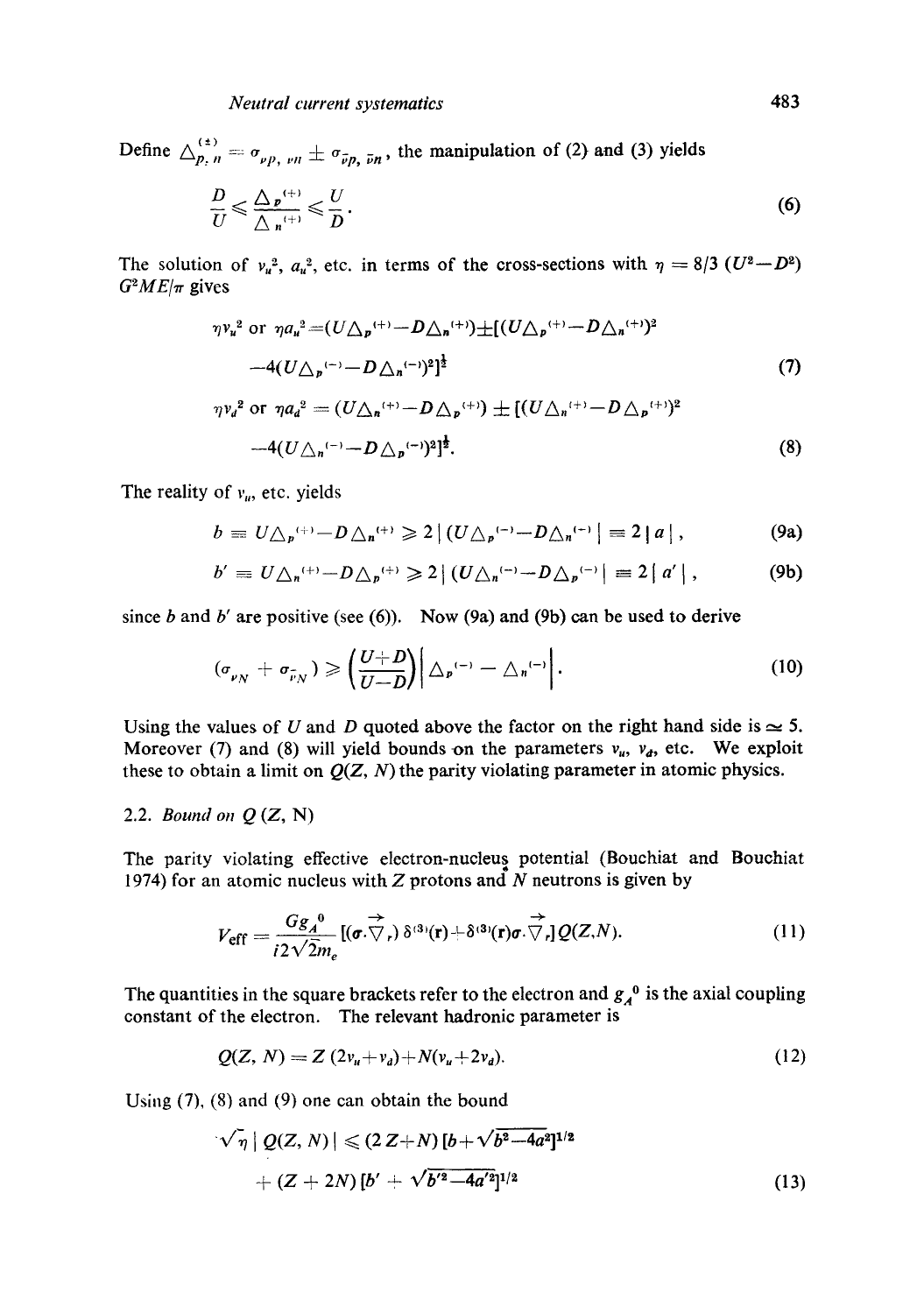involving all the four cross-sections  $\sigma_{\nu,p}$ , etc. which is however not fully determinable from the presently available data. A weaker bound in terms of the measured crosssections can be obtained, namely

$$
|Q(Z,N)| \leqslant \frac{3\sqrt{3}}{\sqrt{2}} (Z+N) \sqrt{R^{\prime}+R^{\prime} R_{c}}, \qquad (14)
$$

where  $R'' \equiv \sigma_{\nu} \overline{N} / \sigma_{\nu}^c$ ,  $R'' \equiv \sigma_{\bar{\nu}N} / \sigma_{\bar{\nu}N}^c$  and  $R_c = \sigma_{\bar{\nu}N}^c / \sigma_{\bar{\nu}N}^c$  with  $\sigma_{\bar{\nu}N}^c$  and  $\sigma_{\bar{\nu}N}^c$ being the charged current  $\nu$  and  $\bar{\nu}$  cross-sections for isospin-averaged nucleon targets. The above model-independent bound is true for an arbitrary mixture of  $v_{\mu}$ and  $v_a$ . For a pure isovector vector neutral current  $v_a = -v_a$ , one obtains the stronger bound

$$
|Q(Z,N)| \leqslant \sqrt{\frac{3}{2}} \left\lfloor (N-Z) \right\rfloor \sqrt{R^{\nu}+R^{\nu}R_{c}}.
$$
 (15)

For Bismuth ( $Z = 83$ ,  $N = 126$ ) with  $R'' \approx 0.25 R'' \approx 0.35$  and  $R_c \approx \frac{1}{3}$  the bounds (14) and (15) yield  $|Q(Z, N)| \leq 460$  and 22 respectively. These numbers are to be compared with the Q  $(Z, N)|_{\text{exp.}} \simeq -31 \pm 24$  and  $+34 \pm 13$  (Baird *et al* 1976) for Bi with  $g^0$  = 1 and the value for the Weinberg-Salam model which is 85. Though the experimental number is still uncertain it is interesting that it is close to the bound in (15).

#### **3. Tests of the SU(3) structure of the neutral current**

The most general  $\Delta S = 0$  hadron neutral current was given in terms of the u, d, s quarks in (1) above. It has the general SU(3) structure (suppressing the space-time structure)

$$
\mathcal{N} = \mathcal{N}_v + \mathcal{N}_A = (v_3 \mathcal{N}_V^{(3)} + a_3 \mathcal{N}_A^{(3)}) + (v_8 \mathcal{N}_V^{(8)} + a_8 \mathcal{N}_A^{(8)})
$$
  
+  $(v_0 \mathcal{N}_V^{(0)} + a_0 \mathcal{N}_A^{(0)})$  (16)

Here,  $\mathcal{N}^{(3)}v_{,A}$ , and  $\mathcal{N}^{(3)}v_{,A}$  transform as the third and eighth component of an octet while  $\mathcal{N}^{(0)}_{V, A}$  transforms as an SU(3) singlet. In terms of the quark parameters in (1), for example,  $v_3 = 1\sqrt{2}$   $(v_u - v_d)$ ,  $v_8 = 1/\sqrt{6}$   $(v_u + v_d - 2v_s)$  and  $v_0 = 1/\sqrt{3}$  $(v_n+v_d+v_s)$ . The general current has both an isospin I and U-spin, U, equal to 0 and 1. For the current to be a pure U-spin singlet  $v_3 = \sqrt{3}v_8$  and  $a_3 = \sqrt{3}a_8$ . Furthermore if the current has  $U = 0$  as well as no  $I = 0$  from the nucleon-like quarks say for the axial part, as is true for the Weinberg-Salam model, then  $a_3 =$  $\sqrt{3}a_8 = -\sqrt{6}a_0$ . A detailed check of the relations among and the magnitude of the neutral current parameters is hard though it is possible for the parameters of the axial part in  $e^+e^-$  --annihilation (see 3.4). For the neutrino-induced processes since only nucleon targets are available a full SU(3) analysis is unwarranted. However tests can be obtained for the isospin and U-spin properties. So far though only the isospin properties have been exploited in the literature and indications are that the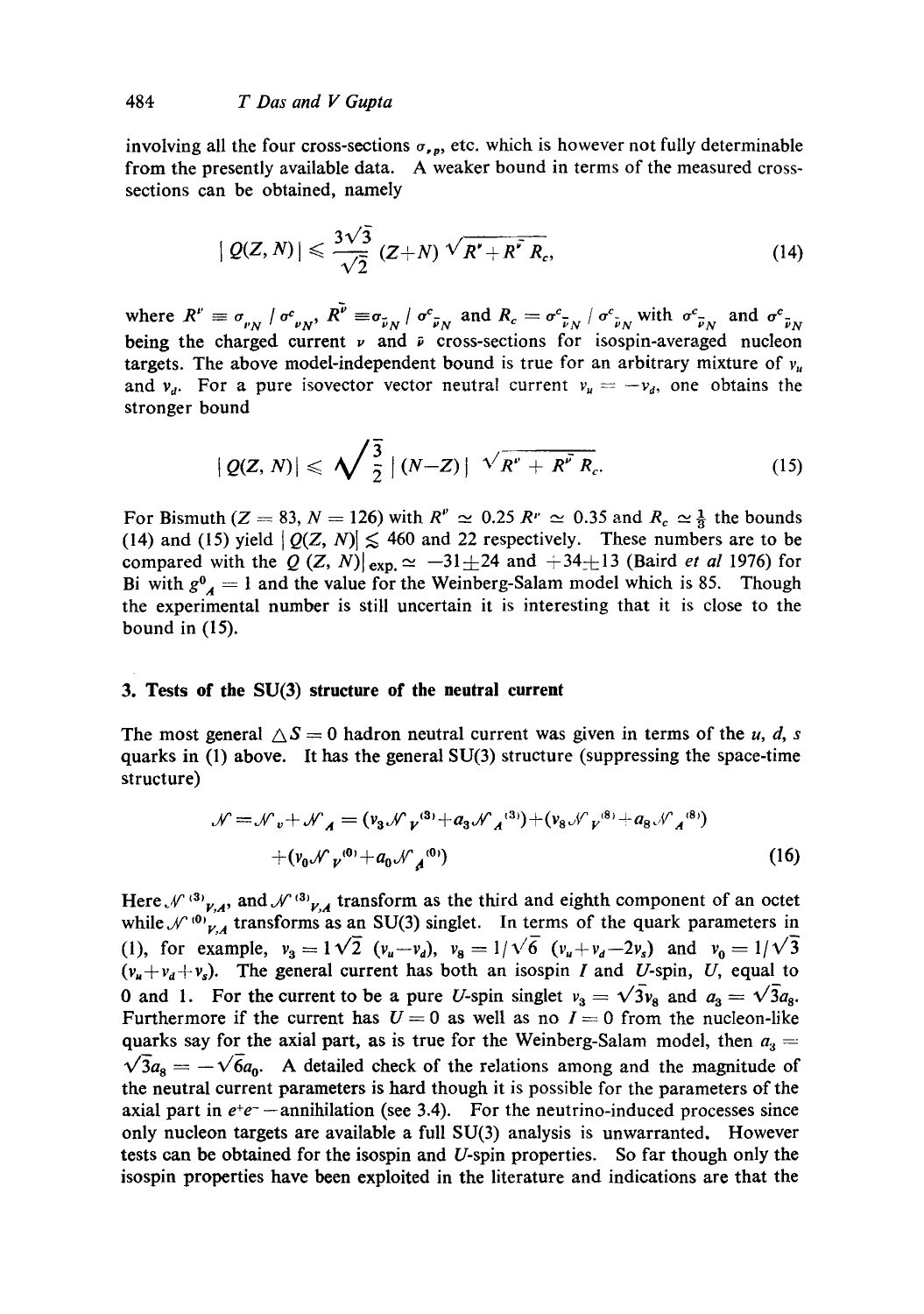full  $\mathcal N$  has both  $I = 0$  and 1 parts (Gourdin 1975). Despite the limitation to nucleon targets, tests are obtainable for a  $U$ -spin singlet neutral current, though not for a mixture of U-spin  $\theta$  and  $\theta$ . We present our results for the various processes below under separate sub-heads.

3.1. 
$$
\nu + N \rightarrow \nu + h + \text{anything}
$$

In these one particle semi-inclusive processes  $h$  is the observed hadron and  $N$  stands for proton  $(p)$  or neutron  $(n)$  target. The inclusive cross-section is given by

$$
q_0 \frac{d\sigma_h^{*N}}{d^3q} = d\sigma_h^{*N} = \frac{G^2}{16(2\pi)^6 E} \int \frac{d^3q_2}{q_{20}} L_{\mu\nu} H_{\nu\mu}{}^{N},\tag{17}
$$

where

$$
L_{\mu\nu} = q_{1\mu}q_{2\mu} + q_{1\mu}q_{2\mu} - \delta_{\mu\nu}(q_1 \cdot q_2) - \epsilon_{\mu\nu\lambda\sigma} q_{1\lambda}q_{2\sigma}, \qquad (18)
$$

$$
H_{\mu\nu}{}^{N} = \epsilon_{h}\Omega \int d^{4}x d^{4}y d^{4}z \ e^{-iP.z} \ e^{-iq.(x-y+z)} \ \theta(x_{0})\theta(y_{0})
$$
  

$$
\langle N | [N_{\nu}(o), j_{h}^{\dagger}(y)] [j_{h}(x+z), N_{\mu}(z)] | N \rangle.
$$
 (19)

Here  $q_1$ ,  $q_2$  and q refer respectively to the four momenta of the incident v, final v and the observed hadron h. P is the total incident four momentum,  $\Omega$  is the normalization volume,  $j_h$  is the source current for h and the factor  $\epsilon_h$  is  $\frac{1}{2}$  (or  $m_h$ ) if h is a boson (or fermion). The average multiplicity of  $h$  for target  $N$  is defined by

$$
\int \frac{d^3q}{q_0} \ d\sigma_h^{vN} = \langle h \rangle_N \ \sigma_h^{vN}.\tag{20}
$$

If the neutral current is a U-spin singlet then one can obtain inequalities for  $d_{\sigma_h} v^N$ or  $\langle h \rangle_N$  by observing that  $H_{\mu\nu}^N$  is the norm of a vector. If h is a U-spin doublet  $(h_1, h_2)$  then one finds

$$
a_N \langle h_1 \rangle_N \ge \langle h_2 \rangle_N,\tag{21}
$$

where  $a_N$  is a number. For  $N = p$  (proton target)  $a_p = 2$  while for  $N = n$  (neutron target)  $a_n = 3$ . The above result is valid for  $(h_1, h_2) = (K^+, \pi^+), (\pi^-, K^-), (p, \Sigma^+),$ ( $\Sigma$ <sup>-</sup>,  $\Xi$ <sup>-</sup>) and ( $D$ <sup>+</sup>,  $F$ <sup>+</sup>). For a *U*-spin triplet ( $h$ <sub>+</sub>,  $h$ <sub>0</sub>,  $h$ <sub>-</sub>), one obtains

$$
\beta_N \left\langle h_{+} \right\rangle_N \geqslant \left\langle h_{-} \right\rangle_N,\tag{22}
$$

where  $\beta_p = 3$  and  $\beta_n = 6$ . The inequality involving  $\langle h_0 \rangle$  is not so useful, since  $h_0$ is usually a mixture of two particles. The above inequality applies, for example, to the cases  $h_{+} = K^{0}$ ,  $h_{-} = \bar{K}^{0}$  and  $h_{+} = n$ ,  $h_{-} = \Xi^{0}$ .

In addition, directly from the conservation of additive quantum numbers like electric charge Q, etc., we have the sum-rule that the charge of the target  $Q_N =$  $\sum Q_h \langle h \rangle_N$ , where  $Q_h$  is the charge of the hadron h. These can be used in h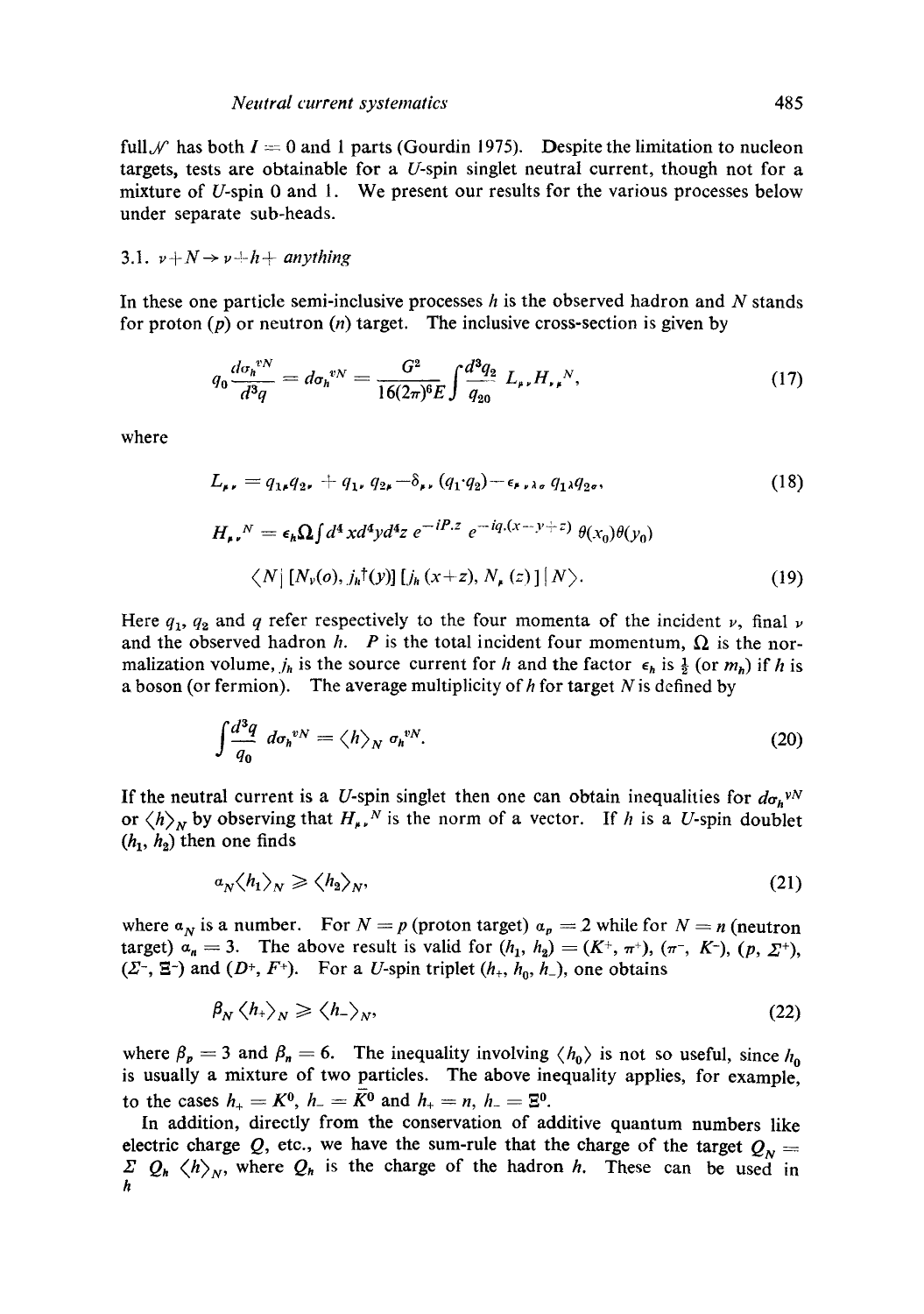conjunction with the U-spin inequalities above to obtain, assuming that the  $\frac{1}{2}$ +baryon and 0--meson octets saturate the charge conservation sum-rule, the result

$$
\begin{aligned}\n a_N && \left\langle \left\langle K^+ \right\rangle_N + \left\langle p \right\rangle_N \right\rangle - \left\langle K^- \right\rangle_N - \left\langle \mathbf{E}^- \right\rangle_N \ge \frac{a_N}{1 + a_N} \mathcal{Q}_N \\
&\ge \left\langle \pi^+ \right\rangle_N + \left\langle \Sigma^+ \right\rangle_N - a_N \left\langle \left\langle \pi^- \right\rangle_N + \left\langle \Sigma^- \right\rangle_N \right),\n \end{aligned}\n \tag{23}
$$

where  $N = p$  or n. Since most experiments are done on nuclei, the extension of the above inequalities to a nucleus  $z^{A^N}$  (with Z protons and N neutrons) is straightforward. Defining

$$
\langle h \rangle_{A} = \frac{Z \sigma^{vp}}{Z \sigma^{vp} + N \sigma^{vn}} \langle h \rangle_{p} + \frac{N \sigma^{vn}}{Z \sigma^{vp} + N \sigma^{vn}} \langle h \rangle_{n}, \qquad (24)
$$

one can write down inequalities for  $\langle h \rangle_A$ 's, which are weaker than in (23), say. For a nucleus  $A$ , this becomes

$$
3(\langle K^{+}\rangle_{A} + \langle p\rangle_{A}) - \langle K^{-}\rangle_{A} - \langle \Xi^{-}\rangle_{A} \geq \frac{2}{3} \frac{Z\sigma^{vp}}{Z\sigma^{vp} + N\sigma^{vp}}
$$
  

$$
\geq \langle \pi^{+}\rangle_{A} + \langle \Sigma^{+}\rangle_{A} - 3(\langle \pi^{-}\rangle_{A} + \langle \Sigma^{-}\rangle_{A}). \tag{25}
$$

Assuming the validity of U-spin symmetry at very high energies, the above inequalities should hold, according to the models, such as the Weinberg-Salam scheme, for which the weak neutral current is a U-spin singlet. Any violation of these inequalities would be favourable to models, which have a mixture of  $U = 0$  and  $U = 1$ parts.

#### 3.2. *A conjecture*

We add here a conjecture, based on plausibility arguments, regarding some inclusive neutrino-processes at very high energies. The current is taken to be a U-spin singlet, so that the results are also applicable for the electroproduction case. We assume that, at high  $\nu$  and  $q^2$  and at large  $P_T$  for the produced hadron h, the W-boson (or the virtual photon) interacts with a quark  $q$  to directly produce the hadron  $h$ . Then considering only  $u$ - and  $d$ -quarks for a nucleon target one has from U-spin singlet property of the neutral current, for example,

$$
d\sigma_{\overline{K}^0}^{\nu u} = d\sigma_{K^0}^{\nu u},
$$

$$
d\sigma_{\overline{K}^0}^{\nu d} \leqslant 3d\sigma_{K^0}^{\nu d}
$$

Further taking an incoherent sum for the physical *vp-* and vn- scattering cross-sections in terms of the constituents, it is easy to see that

$$
d\sigma_{\overline{K}^{\bullet}}^{\nu p} - d\sigma_{K^{\bullet}}^{\nu p} \leqslant d\sigma_{K^0}^{\nu n}.
$$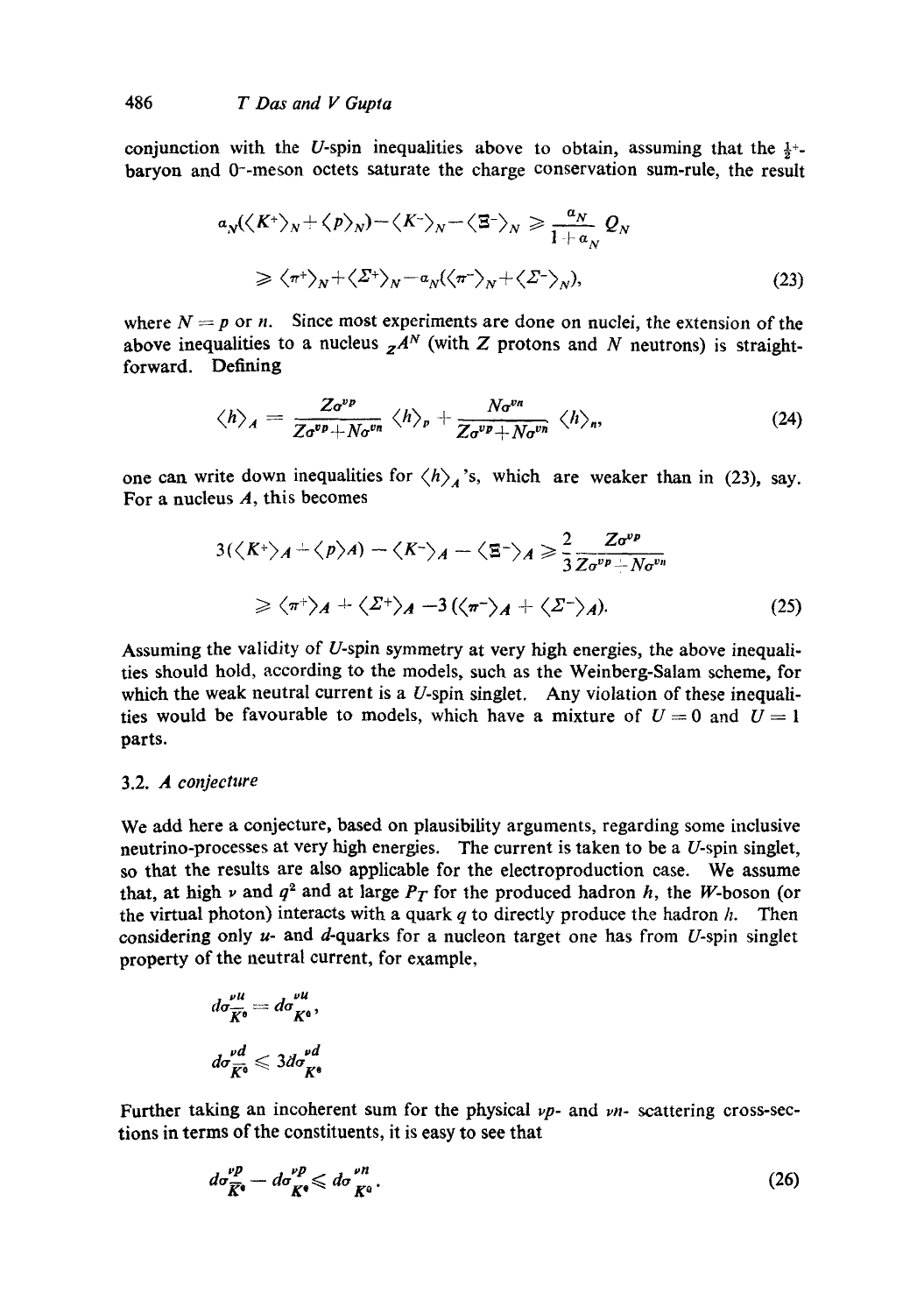In this we have assumed the momentum distribution function  $u(x) \ge d(x)$ . Therefore the inequality (26) should be true for the values of x for which  $u(x) \geq d(x)$ . Similarly, we can also write the inequalities

$$
d\sigma_{\pi^+}^{\nu p} - d\sigma_{K^+}^{\nu p} \leqslant d\sigma_{K^+}^{\nu n},\tag{27a}
$$

$$
d\sigma_{K^-}^{\nu p} - d\sigma_{\pi^-}^{\nu p} \leqslant d\sigma_{\pi^-}^{\nu n}.
$$

Stronger statements regarding the region of validity of these inequalities would require an explicit model of the production of  $h$ . We shall not go into it here, but defer it for a future publication.

3.3. 
$$
\nu + N \rightarrow \nu + B(8) + P(8)
$$

In this exclusive reaction  $B(8)$  and  $P(8)$  refer to the  $\frac{1}{2}$ + baryon and 0<sup>-</sup> meson octets. Since the neutral current has  $\Delta S = 0$ , associated production of strange particles can be expected to be as copious as that of non-strange particles. For  $\mathcal N$  which is a mixture of  $I = 0$  and 1 one obtains two isospin relations

$$
A(\nu n \rightarrow \nu p \pi^{-}) + \sqrt{2}A(\nu n \rightarrow \nu n \pi^{0}) = \sqrt{2}A(\nu p \rightarrow \nu p \pi^{0}) - A(\nu p \rightarrow \nu n \pi^{+}), \qquad (28a)
$$

$$
A(\nu n \rightarrow \nu \Sigma^- K^+) + \sqrt{2}A(\nu n \rightarrow \nu \Sigma^0 K^0) = \sqrt{2}A(\nu p \rightarrow \nu \Sigma^0 K^+) + A(\nu p \rightarrow \nu \Sigma^+ K^0). (28b)
$$

The amplitude relation (28a) has been already noted and we state it for completeness here.

If  $\mathcal{N}$  is a pure U-spin singlet then one obtains

$$
\sqrt{2}A(\nu p \rightarrow \nu \Sigma^+ K^0) = \sqrt{3}A(\nu p \rightarrow \nu p \eta) - A(\nu p \rightarrow \nu p \pi^0), \qquad (29a)
$$

$$
\sqrt{2}A(\nu p \rightarrow \nu n\pi^+) = \sqrt{3}A(\nu p \rightarrow \nu \Lambda K^+) - A(\nu p \rightarrow \nu \Sigma^0 K^+), \qquad (29b)
$$

$$
\sqrt{3}A(\nu n\rightarrow \nu \Lambda K^{0})-A(\nu n\rightarrow \nu \Sigma^{0} K^{0})=\sqrt{3}A(\nu n\rightarrow \nu n \eta)-A(\nu n\rightarrow \nu n \pi^{0}).
$$
 (29c)

The relations in (29a) and (29b) involving a proton target may turn out to be useful. These amplitude relations can be easily converted into inequalities among crosssections.

3.4. 
$$
e^+e^-\rightarrow B(8)+\overline{B}(8)
$$

This annihilation processes affords in principle the possibility of determining the SU(3) structure of  $\mathcal{N}_A$  the axial part through the measurement of the cross-section

difference  $\Delta_B$  and the longitudinal polarisation  $\overline{P}_B$  for baryon B, where

$$
\Delta_B = \frac{d\sigma^B(-\cos\theta)}{d\Omega} - \frac{d\sigma^B(\cos\theta)}{d\Omega} \simeq \frac{2a^2}{e^2 M_Z^2} \cos\theta g_A^0 [G_A^0(s)]_B [G_M(s)]_B,
$$
  

$$
\overline{P}_B = \frac{P(\cos\theta) + P(-\cos\theta)}{2} \simeq -\frac{2s}{e^2} \frac{g_p^0 [G_A^0(s)]_B}{[G_M(s)] M_Z^2}
$$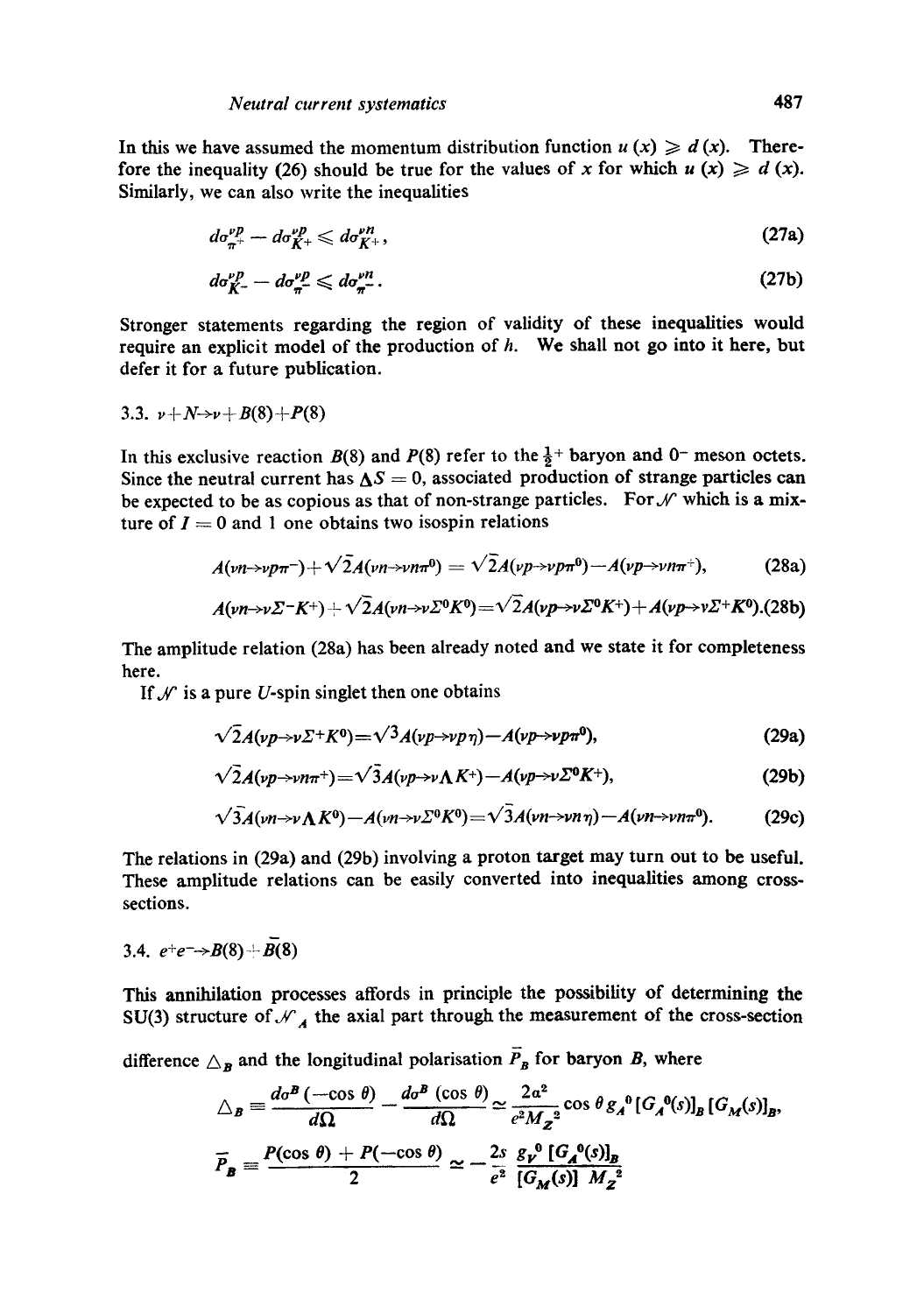in the approximation that the total center of mass  $\sqrt{s} \ll M_z$  the mass of the neutral intermediate boson  $Z$  and small c.m. angle  $\theta$  and can be obtained from the general expression given by Budny (1973). Further  $g^0$  ( $g^0$ <sub>A</sub>) are the vector (axial) coupling of the electron to Z while  $G_M$  is the Sachs magnetic form factor and  $G^0_A$  is the axial form factor defined by Budny (1973). Measurement of  $\overline{P_A}$  has been suggested to test an isoscalar axial part (Mani and Roy 1975).

For the general current  $\mathcal{N}_A$  in (16) SU(3) will give 4 relations between the various  $(G^0_A)_B$  which can be specialised for a U-spin singlet  $\mathcal{N}_A$  to obtain the magnetic moment relations for a mixture of octet and singlet (Gupta and Kögerler 1975) or obtain further relations through the use of the quark model. However we do not present these results here since  $\Delta_B$  difference of two large quantities and  $\overrightarrow{P_B}$  are rather small and will be very hard to measure accurately. Nevertheless the possibility may be kept in mind for completeness.

3.5.  $e^+e^- \rightarrow \overline{B(8)} + B(10)$ 

This reaction is interesting because the  $\frac{3}{2}$ + baryon decuplet  $B(10)$  has a U-spin  $\frac{3}{2}$  quartet  $(\triangle^-, \triangle^{*-}, \Xi^{*-}, \Omega^-)$ . Since  $(\Xi^-, \Sigma^-)$ , form a U-spin doublet the cross-sections  $\sigma_{\bf r}$  and  $\sigma_{\bf r}$  for  $(e^+e^-\rightarrow \Sigma^- \Sigma^*)$  and  $(e^+e^-\rightarrow \Sigma^- \Sigma^*)$  will vanish unless the neutral current has either a  $U=1$  or  $U=2$  part, the latter signifying higher dimensional representations (like 27, etc.) than a singtet and octet in the current. Restricting ourselves to a singlet and octet mixture as in (16) (which is obtainable from the usual quark model) only  $U = 1$  will contribute so that  $\sigma_{\overline{y}} = \sigma_{\overline{p}}$ . These reactions proceed solely through the neutral current, since the electromagnetic current has  $U=0$ , so that just their observation would signal the presence of a  $U \geq 1$  part in either the vector or axial part of the neutral current and would clearly be of importance in distinguishing between gauge models.

### **4. Conclusion**

In summary, we point out the main features of our work. The results presented are some general consequences of the weak neutral current, independent of a gauge model. The bound on  $Q(Z, N)$  is numerically obtainable from the available neutrinodata, though there is a stronger limit, as shown earlier, which must await some further experimental results. The SU(3) tests of the general neutral current can be easily generalised to include other similar cases. For example, in the inclusive neutrino-reactions, considered earlier, the final hadron h may also belong to the baryon octet. These tests may be particularly of interest at very high neutrino energies, which are now available.

# **References**

Albright C H *et al* 1973 *Phys. Rev.* D7 2220 Baird P E Get *al* 1976 *Nature* 264 528 Barger V and Nanopoulos D V 1976 Report No. COO-562 (to be published) Benvenuti A *et al* 1976 *Phys. Rev. Lett,* 37 1039